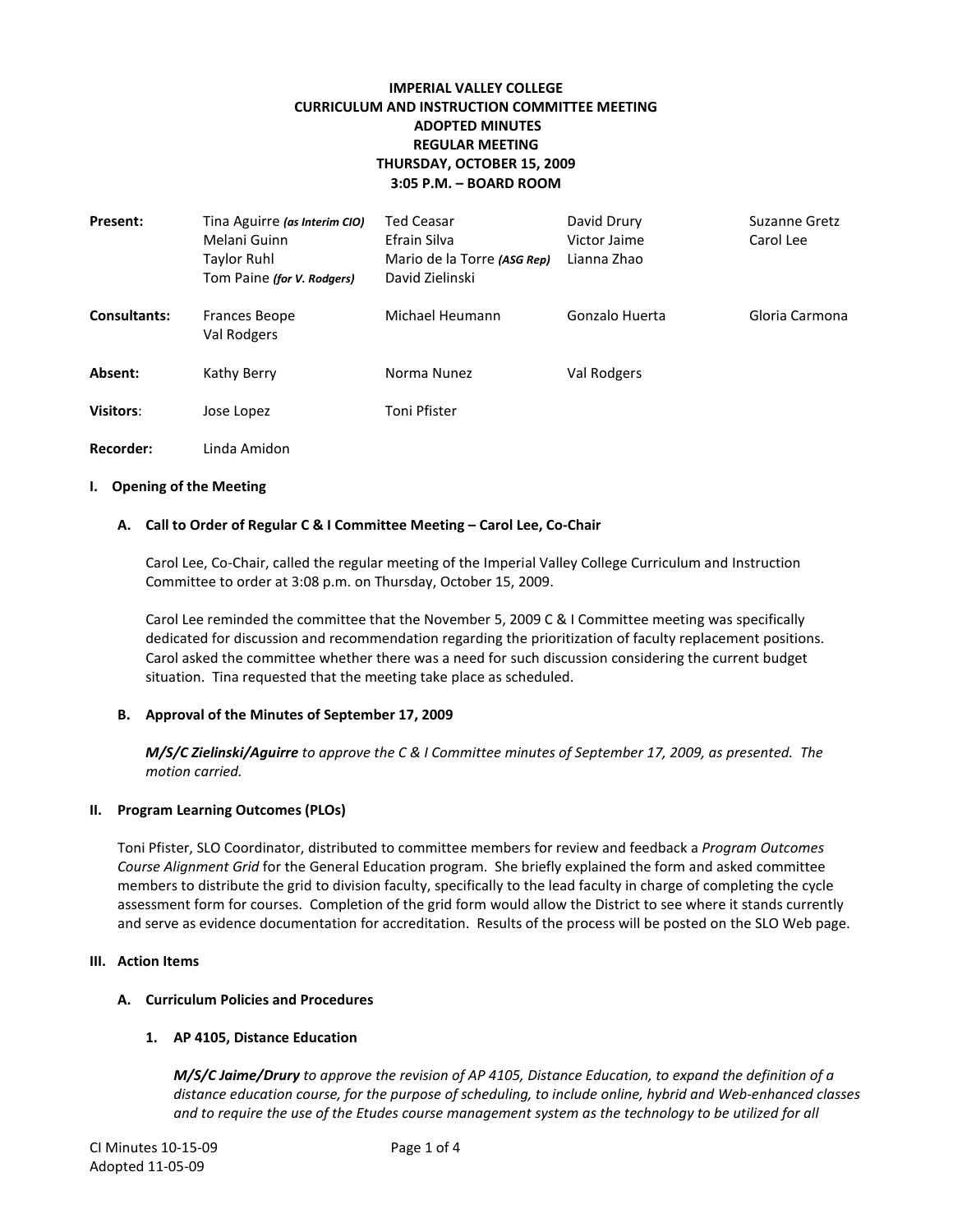*distance education courses, effective 2009 – 2010, with corrections ("Dean of Instruction" changed to "Vice President for Academic Services"). The motion carried.*

Michael Heumann, DE Coordinator, stated that the Distance Education Committee had added an approval process for alternative technology since Etudes won't work for all courses.

# **2. BP and AP 4400, Community Services**

*M/S/C Silva/Jaime to approve the revision of BP 4400 and AP 4400 to expand community course offerings to the entire community and to include admission requirements for minors, effective 2009 – 2010, as presented. The motion carried.*

### **B. Credit Courses**

# **1. Revised Courses**

- **a. APEL 107 – Electrician VII (4.0)**
- **b. APRL 107 – Relays Technician VII (4.0)**
- **c. APSB 107 – Substation-Electrician VII (4.0)**

*M/S/C Silva/Guinn to approve the revision of the prerequisites for APEL 107, APRL 107, and APSB 107 as requested by the Imperial Irrigation District, the apprenticeship training program sponsor, effective spring 2010, as presented. The motion carried.*

Efrain Silva stated that the Imperial Irrigation Districted (IID) requested that the revisions take effect as soon as possible.

# **2. New Courses**

- **a. APHY 105 – Hydro Operator V (4.0)**
- **b. APHY 106 – Hydro Operator VI (4.0)**
- **c. APHY 107 – Hydro Operator VII (4.0)**
- **d. APHY 108 – Hydro Operator VIII (4.0)**
- **e. APIN 105 – Instrument Technician V (4.0)**
- **f. APIN 106 – Instrument Technician VI (4.0)**
- **g. APIN 107 – Instrument Technician VII (4.0)**
- **h. APIN 108 – Instrument Technician VIII (4.0)**
- **i. APPL 105 – Power Plant Operator V (4.0)**
- **j. APPL 106 – Power Plant Operator VI (4.0)**
- **k. APPL 107 – Power Plant Operator VII (4.0)**
- **l. APPL 108 – Power Plant Operator VIII (4.0)**
- **m. APTL 105 – Telecommunications Technician V (4.0)**
- **n. APTL 106 – Telecommunications Technician VI (4.0)**
- **o. APTL 107 – Telecommunications Technician VII (4.0)**
- **p. APTL 108 – Telecommunications Technician VIII (4.0)**

*M/S/C Silva/Guinn to approve the addition of apprenticeship courses APHY 105 – APHY 108, APIN 105 – APIN 108, APPL 105 – APPL 108, and APTL 105 – APTL 108 to the credit curriculum, effective 2010 - 2011, as presented. The motion carried.*

Gonzalo Huerta stated that the courses were established at the request of the IID, program sponsor.

### **C. Distance Education Courses – Addendum Documentation**

**1. RELS 100 – Religions of the Modern World (3.0)**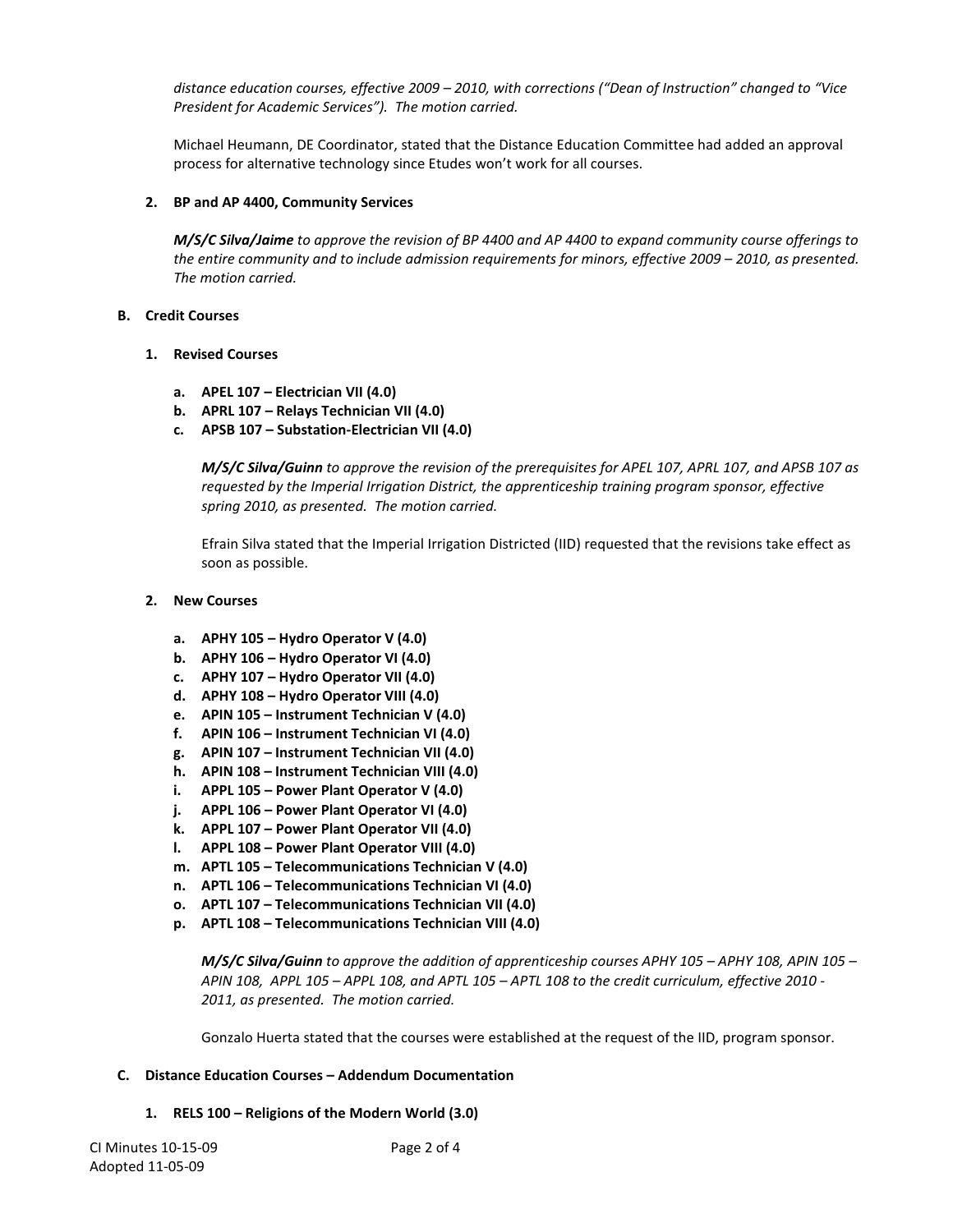*M/S/C Guinn/Drury to approve the Distance Education Addendum for RELS 100, to provide greater access and allow the inclusion of all modalities of learning, effective spring 2010, with corrections (RELS 100 was incorrectly identified as a new course). The motion carried.*

Frances Beope noted that the GI Bill Certification requires at least one face-to-face meeting.

### **D. Majors and Certificates**

# **1. Revised Certificates**

## **a. Apprenticeship – Electrician Certificate**

*M/S/C Silva/Drury to approve the revision of the Apprenticeship – Electrician certificate to include APLN 106, Power Lineman VI as an alternative course for APEL 106, Electrician VI, effective 2010 – 2011, as presented. The motion carried.*

# **b. Apprenticeship – Relays Technician Certificate**

*M/S/C Silva/Drury to approve the revision of the Apprenticeship –Relays Technician certificate to include APLN 106, Power Lineman VI as an alternative course for APRL 106, Relays Technician VI, effective 2010 - 2011, as presented. The motion carried.*

# **c. Apprenticeship – Substation-Electrician Certificate**

*M/S/C Silva/Drury to approve the revision of the Apprenticeship –Substation-Electrician certificate to include APLN 106, Power Lineman VI as an alternative course for APSB 106, Substation-Electrician VI, effective 2010 - 2011, as presented. The motion carried.*

### **2. New Majors and Certificates and Majors**

- **a. Apprenticeship – Hydro Operator Certificate and Major**
- **b. Apprenticeship – Instrument Technician Certificate and Major**
- **c. Apprenticeship – Power Plant Operator Certificate and Major**
- **d. Apprenticeship – Telecommunications Technician Certificate and Major**

*M/S/C Silva/Drury to approve the addition of the Hydro Operator Certificate and Major, Instrument Technician Certificate and Major, Power Plant Operator Certificate and Major, and the Telecommunications Technician Certificate and Major to the Apprenticeship Training Programs, effective 2010 – 2011, as presented. The motion carried.*

Carol Lee questioned whether the IID had identified a need for the programs. Efrain Silva provided assurance that the need for the programs was identified in the program application paperwork.

### **E. General Catalog (Textual, Major and Certificate Items)**

### **1. Apprenticeship Training Programs (2009 – 2010 General Catalog, p. 117)**

*M/S/C Silva/Drury to approve the revision of the Apprenticeship Training Programs (2009 – 2010 General Catalog, page 117), effective 2010 - 2011, as presented. The motion carried.*